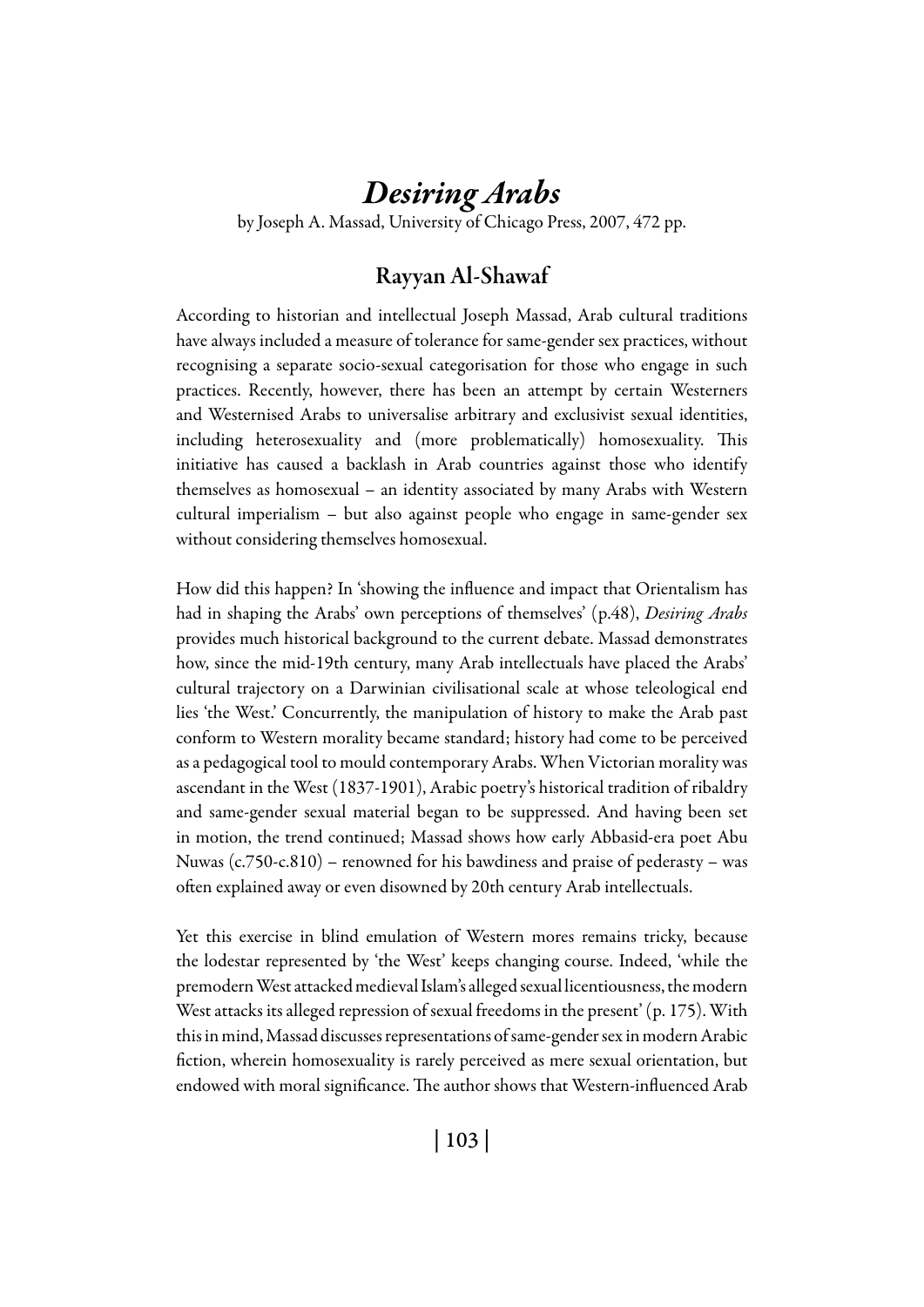#### Democratiya 12 | Spring 2008

authors have tended increasingly to view homosexuality allegorically, usually as a symptom of national decline, but occasionally as indicative of societal liberation.

Ultimately, however, *Desiring Arabs* is not a work of history, but an intellectual polemic. Massad directs much of his fire at what he derisively terms 'the Gay International' (p. 178), which arrogates to itself the right to label all those who engage in same-gender sex as 'homosexuals' and to agitate on behalf of their rights, even if such action redounds to their harm. Crucially, Massad views the current gay rights campaign as a form of Western nativism whose proponents are strikingly ignorant of other cultures and traditions. According to Massad, in the Arab world 'it is the publicness of socio-sexual identities rather than the sexual acts themselves that elicits repression' (p. 197). In forcing Arabs who engage in same-gender sex to go public, 'the Gay International is destroying social and sexual configurations of desire in the interest of reproducing a world in its own image, one wherein its sexual categories and desires are safe from being questioned' (p. 189).

Massad's multi-pronged attack on 'international gay brigades' (p. 43) is fraught with conceptual problems, even though the author rarely fails to register a valid criticism of Western gay rights activists before launching into a dogmatic tirade against their allegedly imperialist agenda. Similarly, when taking to task those Arabs – whatever their ideological orientation – who fail to interrogate the 'epistemological underpinnings' (p. 174) of modern Western conceptions of sexual identity, his opening shot often proves effective even if the subsequent assault fizzles out.

For example, Massad laments Arab intellectuals' adoption of a modern Western taxonomy responsible for 'transforming sexual practices into identities' (p. 195) and considering all who engage in same-gender sex to be homosexual. He points out that, ironically, this approach has been especially prevalent among Islamists. Indeed, 'Islamists adopted the very same vocabulary and classifications of the Gay International to disqualify the very same gayness that the Gay International had been trying to legitimize' (p. 265).

This may be true, but isn't it possible to construct an Islamically sound argument against same-gender sex without reacting to the encroaching Western notion of homosexuality? In such a scenario, the dilemma of whether to label those who engage in such activity as 'sodomites' or 'homosexuals' becomes irrelevant; any doctrinal Islamic position on the immorality of certain sex acts would remain

| 104 |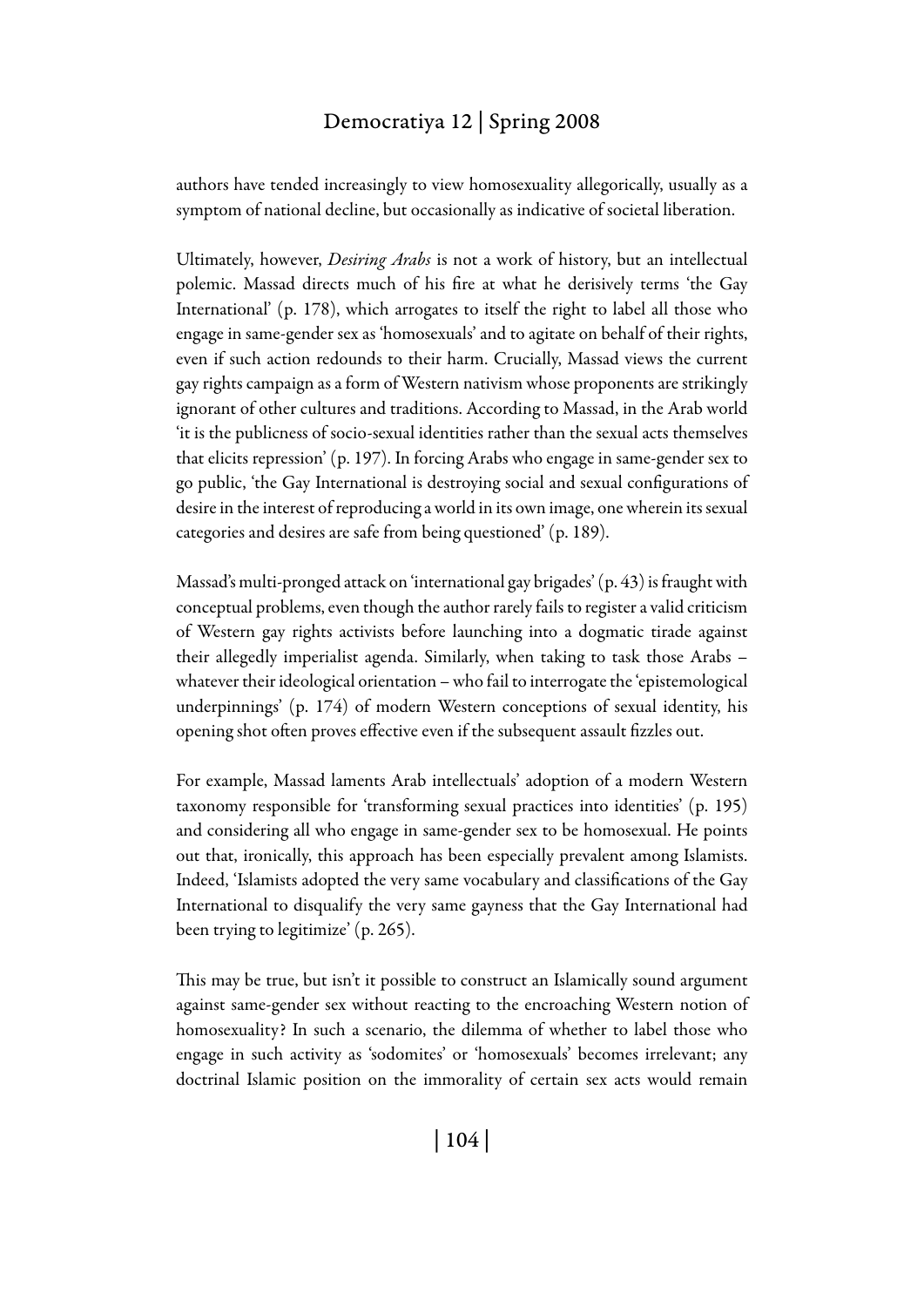## Al-Shawaf | Gay Rights and the Arab World

unaffected by the Western construction of a social identity (homosexuality) around such acts.

The author also claims that Western gay rights activists forcibly channel polymorphous sexual expression into two constrictive categories of identification. 'By inciting discourse about homosexuals where none existed before, the Gay International is in fact *heterosexualizing* a world that is being forced to be fixed by a Western binary.' (p. 188). This is transparently alarmist; after all, haven't gays and lesbians in the West been forced to come to terms with bisexuals and transgender people, whose very existence shatters any hetero/homosexual binary? There is little to suggest that Western gay rights activists seek anything other than making available to Arabs an additional option in the realm of sexual identification.

Still, Massad forcefully demonstrates the insensitivity with which many Western gay rights activists treat the nuances of Arab same-gender sexual traditions. Most Arabs who engage in same-gender sex do not identify themselves as homosexual and were never consulted about the objectives of a gay rights movement which purports to speak on their behalf. This is Massad's strongest point, though it shouldn't be overstretched. Granted, it is invasive to 'out' people who wish to maintain sexual privacy, simplistic to impose labels such as 'gay' or 'lesbian' on all men and women who practice same-gender sex and foolish to assume that such people invariably seek homosexual romantic coupling. Yet what is so objectionable to creating a cultural space for those who *voluntarily* choose these things? Massad's relativism – stemming from his accurate observation that 'homosexuality' is alien to Arab same-gender sexual traditions – is so extreme that he refuses to support a call for universal freedom of sexual identity.

To his credit, Massad refuses to exaggerate traditional Arab tolerance of samegender sex. He admits that 'different forms of social shame' (p. 376) would be experienced by those known to engage in the practice, and that the possibility of homosexual romantic coupling – undoubtedly desired by some – was out of the question. Yet he would have us believe that improving this sorry situation is virtually impossible, especially if the impetus for change comes from Westerners or Westernised Arabs. Crucially, should the attempt at change be met with violence, it is the fault of 'the Gay International.'

Indeed, in addressing the 'Queen Boat affair' in Egypt, an incident of openly displayed homosexuality to which the Egyptian state responded with a brutal